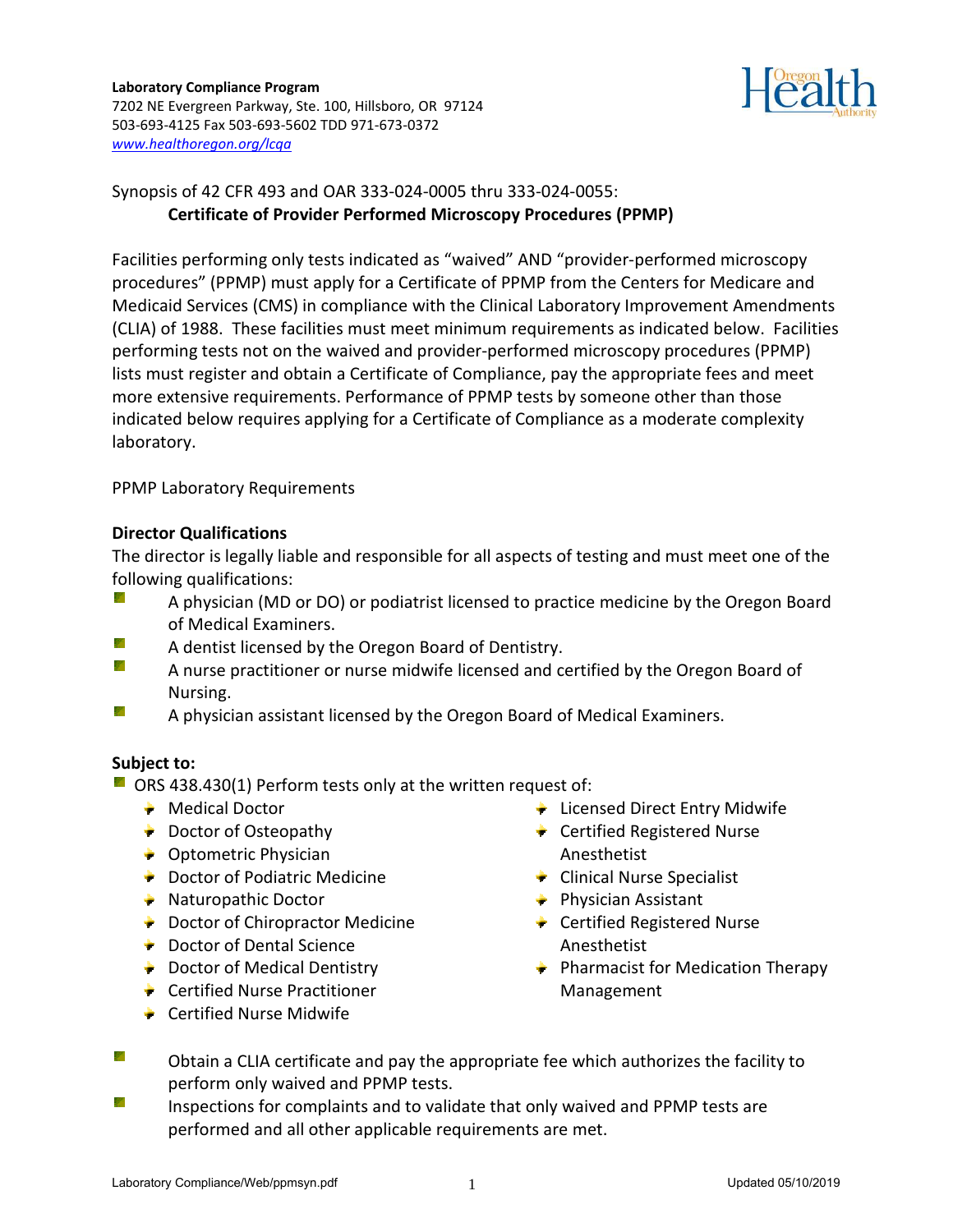- ₹ Maintain a copy of the test order for 2 years (5 and 6 years for Medicare and Medicaid respectively).
- Ų. Perform only tests classified as waived or PPMP.
- Ų. Meet requirements for testing personnel: tests classified as PPMP may be performed only by a MD, DO, Podiatrist, Dentist, Certified NP, CNM, or Physician Assistant (performance by others requires certification for moderate complexity); tests classified as waived may be performed by any individual following appropriate training and documentation.
- Ñ. Follow manufacturers' instructions for performance of waived tests including quality control (QC), calibration and instrument maintenance.
- Ķ. Provide written procedures for waived and PPMP test performance which have been approved by the laboratory director, and make readily available to testing personnel.
- Ķ. Meet director qualifications
- e e de la contrada de la contrada de la contrada de la contrada de la contrada de la contrada de la contrada d<br>En la contrada de la contrada de la contrada de la contrada de la contrada de la contrada de la contrada de la Meet quality control requirements, if applicable
- B. Meet record and report requirements
- ₹. Meet quality assurance requirements
- e. Perform and document biannual verification or proficiency testing for any nonregulated analyte on the laboratory's test menu.
- Ķ. Meet the Department's standards for safety and disposal of hazardous and infectious waste.
- Ř. Report communicable diseases and other reportable conditions to the local health department where the patient resides; the laboratory collecting the specimen and reporting to the physician/clinician is responsible for reporting; maintain a log of such reporting.
- **R** Inform Laboratory Compliance Program of changes in **laboratory name, owner, director(s), or location** within 30 days after a change occurs.
- **SAN** Apply for a CLIA Certificate of Compliance or Accreditation, pay the appropriate fees and meet the additional requirements prior to performing or reporting any test not specified on the waived or PPMP lists.

## **Quality Control Requirements**

- ₹. Waived test performance - follow manufacturers' instructions
- Ų. PPMP test performance - perform and document two levels of controls, covering the full range of expected results each day of testing, if controls are available.

## **Record and Report Requirements** (Maintain records of the following)

- ₹. Training and experience of personnel performing laboratory tests
- Ř. Each specimen examined for two years including:
	- a. Name of person tested (or other identifier)
	- b. Name of authorized person requesting the test (written or electronic)
	- c. Date and time of specimen collection and test report
	- d. Type of test performed
	- e. Test result
	- f. Signature or identification of person performing the test
	- g. Other information which may be needed to aid in interpretation of the result, and